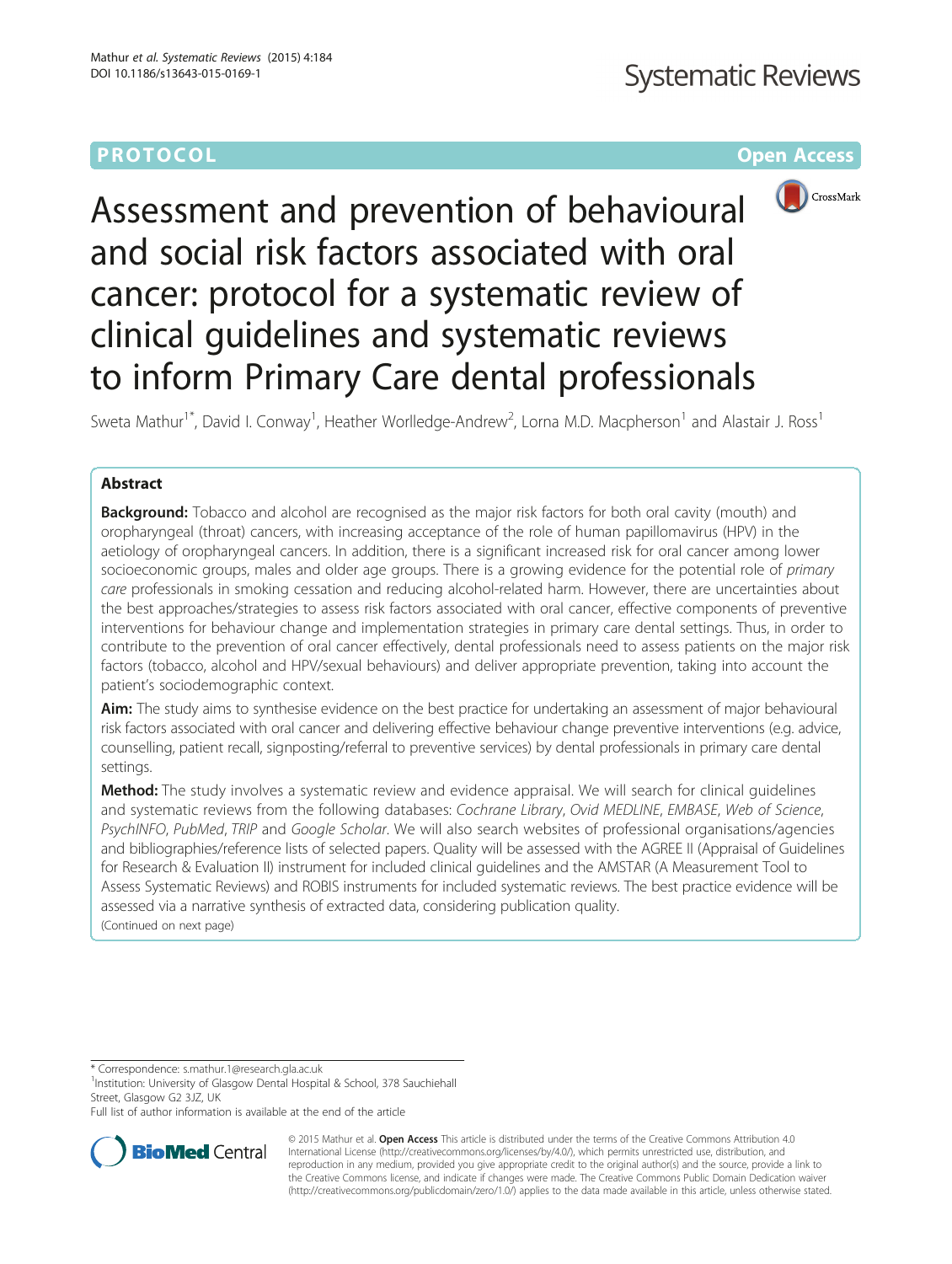#### (Continued from previous page)

Discussion: This systematic review will synthesise evidence on the best practice for oral cancer risk factor assessment and prevention and evaluate the relationship between available clinical guidelines and the review evidence base. This collation of evidence will be useful for making recommendations for future intervention, research and guideline development.

#### Systematic review registration: PROSPERO [CRD42015025289](http://www.crd.york.ac.uk/PROSPERO/display_record.asp?ID=CRD42015025289)

Keywords: Oral cavity cancer, Oropharyngeal cancer, Risk factors, Prevention, Primary care, Dental professionals, Clinical guidelines, Systematic reviews

## Background

#### Oral cancer

The term oral cancer broadly includes oral cavity (mouth) and oropharyngeal (throat) cancers, and consensus on the definition is emerging [\[1\]](#page-6-0). Based on the World Health Organisation (WHO) International Statistical Classification of Diseases and Related Health Problems 10th revision (ICD-10) coding, oral cavity cancer include cancers of the lip (excluding external surface) (C00.3-C00.9), other and unspecified parts of tongue (C02, excluding C02.4), the gum (C03), floor of mouth (C04), palate (C05), other and unspecified parts of mouth (C06), but not cancers of the salivary glands. Oropharyngeal cancer include cancers of the base of tongue (C01), lingual tonsil (C2.4), tonsil (C9.0-9.9), oropharynx (C10.0-10.9), pharynx not otherwise specified (C14.0) and waldeyer ring (C14.2) [[2\]](#page-6-0).

The World Cancer Report 2014 has oral cavity and oropharyngeal cancers combined as the seventh most commonly occurring cancer, and in terms of mortality, they rank 9th in the world [\[3](#page-6-0)]. In 2012, approximately 442,760 new oral cancer cases were diagnosed, with 241,418 deaths reported worldwide [\[4](#page-6-0)]. The incidence of oral cavity cancer has marginally increased or stayed stable across the world, whilst oropharyngeal cancer incidence is among the most rapidly increasing in both men and women, and in younger age groups (age ˂60 years) [[1\]](#page-6-0). In Scotland, oropharyngeal cancer rates are now higher than cervical cancer, melanoma of the skin and adenocarcinoma of the oesophagus [\[5](#page-6-0)].

Oral cancer survival is linked to stage at diagnosis [[6](#page-6-0)], and there are persistent concerns about missed opportunities for early referral [[7, 8](#page-6-0)]. The General Dental Council (GDC) has recently identified improved oral cancer detection as a recommended area for the Continuing Professional Development (CPD) of dental professionals [[9](#page-6-0)]. Moreover, the GDC has an expectation that practitioners deliver oral cancer prevention. In a recent hearing, a dentist was placed under supervision for failing to ensure that a patient with ulceration was urgently referred to a specialist, but also for a cited charge that the dentist 'failed to ensure that Patient A [who smoked 10-15 cigarettes a day] was provided with smoking cessation advice' [\[9](#page-6-0)].

#### Risk factors

Oral cancer aetiology is multifactorial and the major risk factors can be categorised as modifiable (behavioural) and non-modifiable (sociodemographic) (see Table 1) [\[10](#page-6-0), [11](#page-6-0)].

There is an explicit evidence establishing tobacco smoking [[12](#page-6-0)] and alcohol drinking [\[13](#page-6-0)] as the major risk factors in oral cancer development. The risk of developing oral cancer increases with frequency (i.e. numbers of cigarettes or drinks per day or week) and duration (i.e. years of smoking or drinking) of tobacco and alcohol use [[10\]](#page-6-0). In addition, oral cavity cancer risk is increased by using smokeless tobacco (snuff; chewing betel quid with or without tobacco) [\[10, 14\]](#page-6-0), and again the risk increases with the quantity and duration of consumption [\[14](#page-6-0)]. Pooled data analysis from the International Head and Neck Cancer Epidemiology Consortium (INHANCE) found that the combined effects of tobacco and alcohol use are greater than the multiple of their individual effects on the risk of developing oral cancer [[15\]](#page-7-0). Thus, the majority of oral cavity (64 %), pharyngeal (72 %), and laryngeal cancers (89 %) are associated with these behaviours combined [[15\]](#page-7-0). Another INHANCE study concluded that a beneficial effect on reducing oral cancer risk was observed following smoking cessation and quitting alcohol drinking [\[16](#page-7-0)].

Recent evidence from studies conducted in the USA shows increased oral cancer rates, particularly oropharyngeal cancer, which are thought to be partly attributable to the human papillomavirus (HPV) and especially HPV16 which is sexually transmitted [\[17, 18](#page-7-0)]. An INHANCE analysis found an increased oropharyngeal cancer risk associated with certain sexual behaviours, i.e. history of having six or more sexual partners, four or more oral sex

Table 1 Major recognised oral cancer risk factors

| Modifiable (behavioural)               | Non-modifiable (sociodemographic) |
|----------------------------------------|-----------------------------------|
| Tobacco smoking                        | Socioeconomic status (lower)      |
| Alcohol                                | Age (older)                       |
| Smokeless tobacco<br>(areca/betel nut) | Gender (males)                    |
| HPV/sexual behaviours                  |                                   |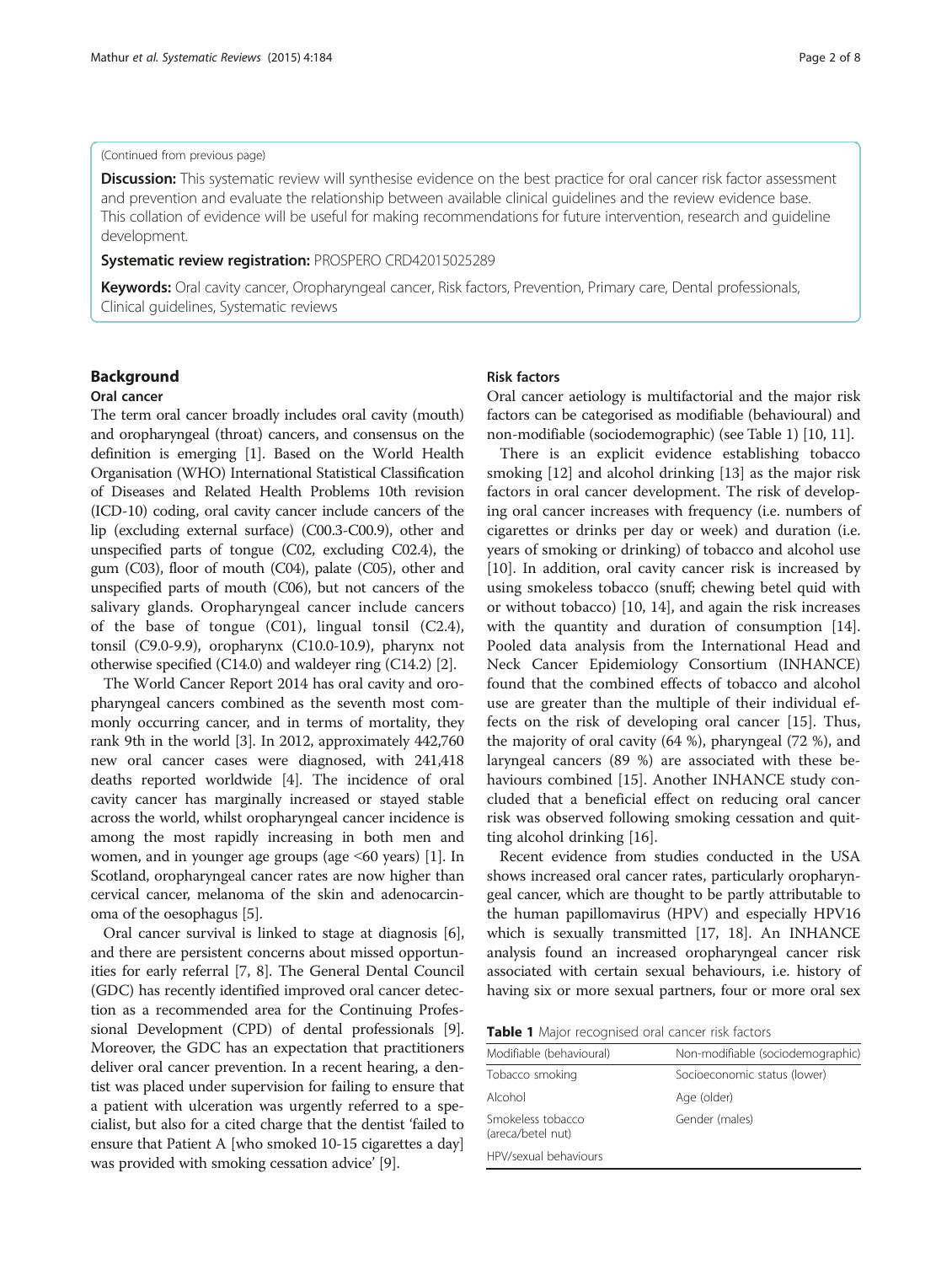partners, an earlier age at sexual debut and same-sex sexual contact [\[17\]](#page-7-0).

In addition to behavioural risk factors, the major nonmodifiable risk factors include socioeconomic status, age and gender [[10,](#page-6-0) [19\]](#page-7-0). According to a large INHANCE pooled data analysis, lower education status and lower income have been implicated as important oral cancer risk factors, independent of behavioural risk factors [\[20](#page-7-0)]. Moreover, oral cancer is more common in males than in females, with two thirds of oral cavity cancer cases occurring in men worldwide [[4\]](#page-6-0). Whilst there is also an increased risk for oral cancer among older age groups, with the majority of cases occurring in people aged 50 or over [[4\]](#page-6-0). A further INHANCE study compared the role of major oral cancer risk factors (tobacco smoking and alcohol drinking) in younger adults and older adults and found a positive association with oral cancer and these major risk factors, independent of age [\[21](#page-7-0)].

#### **Prevention**

Following the identification of risk, preventive interventions available to dental professionals include advice, behavioural counselling, adjusted patient recall intervals and/or signposting/referral to preventive services. The main current focus of preventive strategies is the delivery of a 'brief intervention', which is defined as 5-15 min of motivational and/or supportive discussion akin to basic counselling [\[22\]](#page-7-0). For example in Scotland, the Government's smoking and alcohol strategy includes the delivery of brief interventions through primary care professionals and outlines the cost-effectiveness of these interventions, especially when combined with referral to specialist cessation services [\[23](#page-7-0), [24\]](#page-7-0). However, it is often still hard to establish which components of interventions are most effective, particularly in dental practice settings [\[25](#page-7-0)].

Given the growing acceptance of the role of HPV in the aetiology (and HPV testing in the management) of oropharyngeal cancers, the implications for patient/social history taking in oral health assessment and for patient counselling needs to be considered [[26\]](#page-7-0). For example, according to the Centers for Disease Control and Prevention HPV guidelines, behavioural counselling on safer sexual practices (i.e. lifetime mutual monogamy, condom use and fewer sexual partners) plays an important role in oropharyngeal cancer prevention [[27](#page-7-0)].

#### Common and multiple risk factors

The behavioural risk factors implicated in oral cancer risk are also associated with a wide range of diseases (such as heart disease, cancer, diabetes, stroke and other oral diseases); hence tobacco, alcohol and socioeconomic status in particular are known as common risk factors [[28\]](#page-7-0). The associated common risk factor approach

recognises that dental professionals can contribute to improve not only oral health but also general health. The WHO has supported this approach at a global level, and an effective oral cancer prevention strategy may have benefits that are not limited to this particular condition alone [[28](#page-7-0), [29](#page-7-0)].

Consideration also needs to be given to focusing on the presence of multiple risk factors in individuals, i.e. clustering of unhealthy behaviours and socioeconomic factors. Research has shown that risk factors (for example, smoking, alcohol, poor diet and physical inactivity) occur in combinations and show multiplicative interactions and are strongly associated with poorer socioeconomic environments [[30](#page-7-0)]. This is particularly relevant to oral cancer prevention where there is a synergistic relationship between multiple risk factors, with smoking and alcohol in combination magnifying the risk for oral cancer [\[15\]](#page-7-0).

Communicating risks associated with oral cancer is a key challenge for dental professionals and can help in changing behaviour and/or improving patient decision-making [\[31](#page-7-0)]. One of the strategies to promote positive health behaviour change is to identify/create a 'teachable moment', which is an opportunity to implement preventive interventions [\[32](#page-7-0)]. There is a need to determine which teachable moments are present (or could be created) to allow dental professionals to provide effective oral cancer risk communication, and therefore should be recommended the best practice [[31, 32](#page-7-0)].

There is a plethora of guidance and recommendations available for dental professionals regarding the causes of oral cancer worldwide [\[10,](#page-6-0) [33](#page-7-0)] and also for the early detection, effective treatment and palliative care of oral cancer cases [\[33\]](#page-7-0). The current evidence also shows the importance of dental professionals in providing preventive advice. However, initial literature searching, plus detailed discussions with specialists in Oral Medicine, Dental Public Health, the International Head and Neck Cancer Epidemiology Consortium (INHANCE), Postgraduate Dental Education specialists (NHS Education Scotland) and Clinical Effectiveness groups identified potential uncertainties [[34](#page-7-0)] about the best approaches/strategies to assess risk factors associated with oral cancer [[33](#page-7-0)], effective components of preventive interventions for behaviour change (i.e. what are the 'Active ingredients'/mechanisms) [[25](#page-7-0), [33, 35](#page-7-0)], and implementation strategies (i.e. 'how to do' rather than 'what to do') [[36](#page-7-0)] in the primary care dental settings.

This established a clear need to more clearly present details of evidence-based approaches for risk factor assessment and prevention for dental professionals for effective behaviour change to benefit those at the highest risk of oral cavity and oropharyngeal cancer (e.g. tobacco cessation, reduced alcohol consumption and safer sexual practices). Thus, this systematic review involves identifying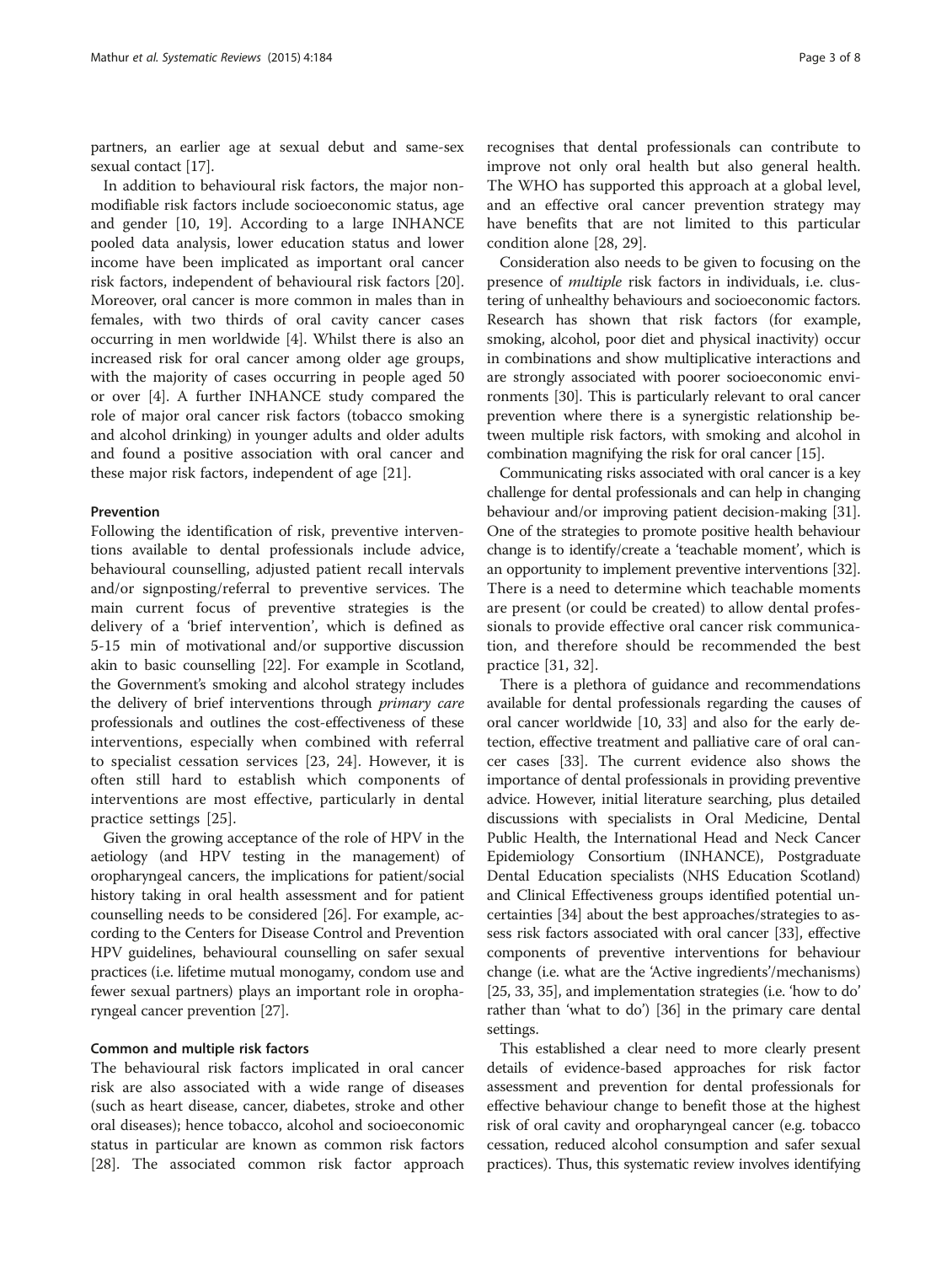and appraising evidence for the best practice in oral cancer risk assessment and the delivering of preventive interventions for effective behaviour change. It does not cover screening and oral examination (e.g. for early detection).

#### Aims/objectives

The study aims to synthesise evidence on the best practice for undertaking an assessment of major behavioural risk factors associated with oral cancer and delivering effective behaviour change preventive interventions (e.g. advice, counselling, patient recall, signposting/referral to preventive services) by dental professionals in primary care dental settings.

Specific research questions for this systematic review in accordance with the PICOS (participants, intervention, comparator, outcomes, and setting) format are [\[37, 38](#page-7-0)] the following:

- 1. What methods for assessing major behavioural risk factors associated with oral cancer delivered by dental professionals on patients visiting primary care dental settings are considered the best practice and what are recommendations for associated preventive interventions, including advice, counselling, patient recall and signposting/referral to preventive services?
- 2. What methods for delivering preventive interventions for major behavioural risk factors associated with oral cancer by dental professionals on patients visiting primary care dental settings are considered the best practice for effective behaviour change?

Dental professionals here includes dentists, dental therapists, dental hygienists, dental nurses and oral health educators in primary care dental settings (i.e. the first point of contact in the health care system e.g. general dental practice and the public dental service; excluding secondary and tertiary care settings). Identifying the best practice means appraising approaches/strategies that are best supported in terms of evidence for their effectiveness and efficiency [\[39\]](#page-7-0).

#### Method

This systematic review is registered with PROSPERO (registration number CRD42015025289). The PRISMA-P 2015 statement for systematic review protocols has been consulted for writing this protocol [\[37](#page-7-0), [38\]](#page-7-0). The PRISMA-P 2015 checklist is provided in Additional file [1](#page-6-0). Other similar systematic reviews of reviews and/or guidelines have been referred to for convention, e.g. Álvarez-Bueno et al. [\[40](#page-7-0)], Koes et al. [\[41\]](#page-7-0), Al-Ansary et al. [\[42\]](#page-7-0) and Damery et al. [\[43](#page-7-0)].

## Eligibility criteria

## Types of studies

Clinical guidelines (published/e-learning) and systematic reviews or meta-analyses (of randomised and non-

randomised studies) available worldwide will be included in this systematic review. The included clinical guidelines, recognised by a national governmental or provider organisation, will comprise recommendations or the best practice related to risk factors associated with oral cancer, history taking, patient recall and delivery of preventive interventions in the primary care (medical and dental) setting. The included systematic reviews will contain evidence for the effectiveness of interventions for addressing risk factors associated with oral cancer and/or for preventive interventions (delivered in the primary care setting).

We will not apply any language restrictions for identifying clinical guidelines and systematic reviews. The non-English papers will be translated to English with the help of the University Translation Services department. Clinical guidelines will be limited to the last 10 years. There will be no date restrictions for systematic reviews. Narrative/literature reviews and systematic review protocols will be excluded.

#### Types of participants

Study participants/target groups include patients or subjects of any age attending primary care who are at risk of developing oral cavity or oropharyngeal cancers, i.e. tobacco users, alcohol drinkers and those at risk of developing HPV (e.g. history of having six or more sexual partners, four or more oral sex partners, early onset of sexual activity or same-sex sexual contact [\[17\]](#page-7-0)).

#### Types of interventions

The review covers interventions by primary care professionals to assess risk and/or promote behaviour change. Interventions could include advice, brief interventions, behavioural counselling, patient recall and referral to preventive services or any combination of these. We will exclude screening interventions for the detection of oral cancer (e.g. visual screening, visual staining using toluidine blue, oral cytology using brush biopsies and fluorescence imaging and light-based techniques).

#### Types of outcome measures

The main outcomes of interest will be the following:

- 1. The best practice in oral cancer risk factor assessment (e.g. how best to ask about behaviour/ assess risk/communicate risk)
- 2. The best practice in preventive interventions:
- a) Description of evidence-based preventive interventions (e.g. length and content of preventive interventions, number of follow-up sessions, referral pathways)
- b) Evidence for effectiveness of interventions, i.e. changes in behaviours (e.g. decrease in tobacco or alcohol consumption from baseline to follow-up)
- Role of specific aspects such as combination interventions (addressing multiple risks)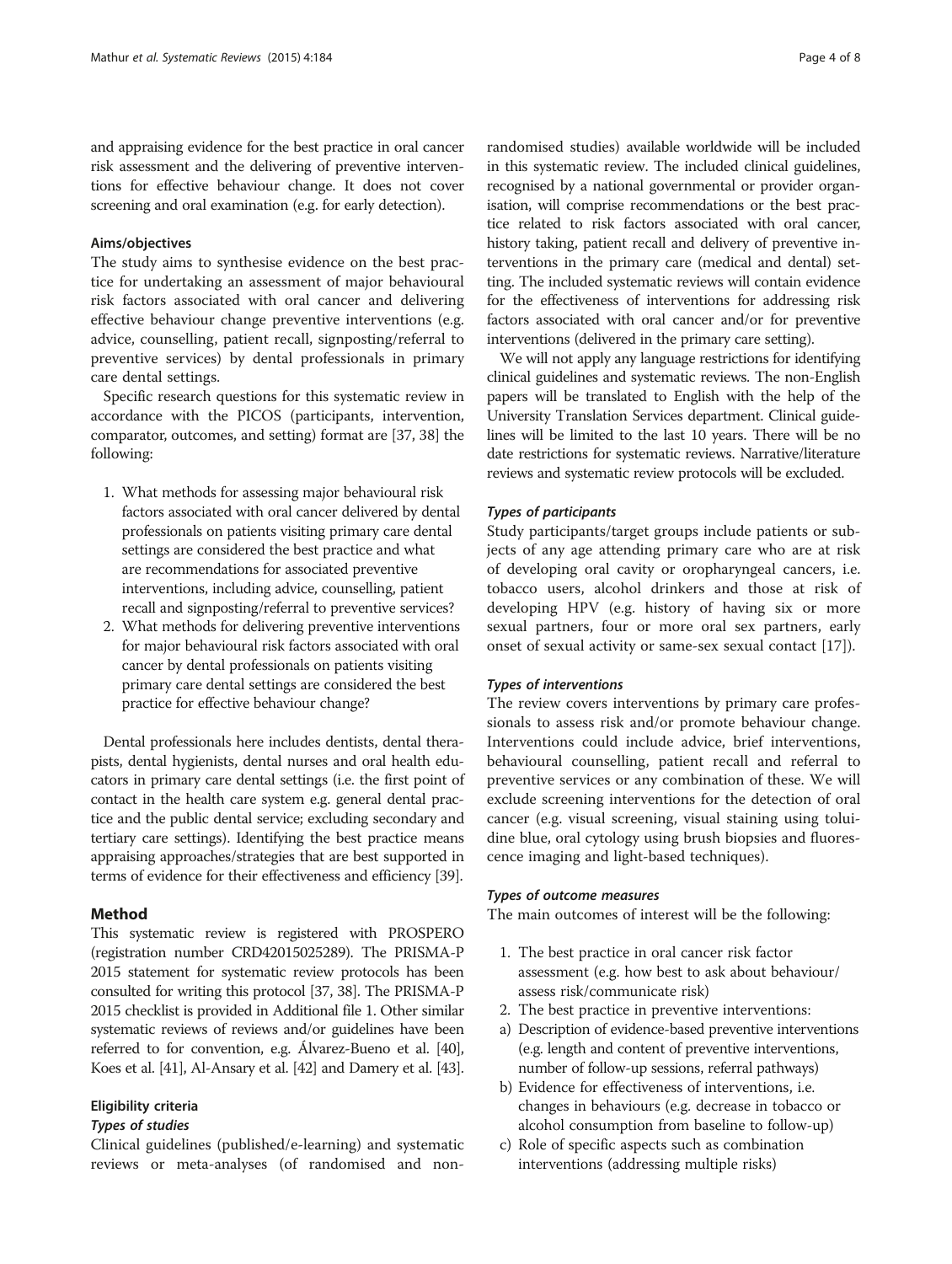#### Types of setting

The study includes primary care (medical and dental) settings; secondary or tertiary care are not included in this study.

#### Information sources

The literature search for clinical guidelines and systematic reviews will be carried out in health and psychological electronic databases: Cochrane Library, Ovid MEDLINE, EMBASE, Web of Science, PsychINFO, PubMed, TRIP and Google Scholar. An internet search of the websites of health boards and relevant (professional, medical, dental, public health, scientific) organisations/agencies will also be carried out. A list of organisations/databases for searching clinical guidelines has been provided in Additional file [2](#page-6-0). A dedicated University Librarian (HW-A) will help to develop a bespoke protocol to allow identification of clinical guidelines (published/e-learning) via websites of relevant organisations/agencies and an Internet Search Engine (Google). The bibliographies/reference lists of identified documents will also be hand-searched for additional references. Experts in the area have been contacted and will help locate any unpublished and ongoing research as the review proceeds in order to minimise publication bias.

#### Search strategy

The University Librarian (HW-A) has helped develop the search strategy for identifying clinical guidelines and systematic reviews. The initial search terms were identified from a scoping of literature and from MeSH subject headings. In order to find all relevant data, the initial search terms included are broad, drawing from across primary care (both medical and dental practice setting). Evidence will only be restricted to dental practice setting if sufficient quality and quantity can be identified. Key terms are prevention (e.g. advice, cessation, harm reduction, brief intervention, counselling); primary care (e.g. General Dental Practice, General Medical Practice) and risk factors (e.g. alcohol, tobacco, HPV). Various truncation symbols (for e.g. \*, ?, \$) and Boolean operators (for e.g. AND, OR, proximity) will be used to refine the search. We decided not to limit the search to oral cancer, because of not wanting to rule out good guidelines and/or evidence on how to assess risk and deliver oral cancer prevention that can be extrapolated from guidelines and/or reviews aimed at another clinical condition (e.g. smoking cessation strategies targeting periodontal disease) [[44](#page-7-0)].

The InterTASC Information Specialists' Sub-Group (ISSG) search filter resource provides easy access to published and unpublished search filters designed to retrieve records by study design or focus [\[45\]](#page-7-0). Thus, in order to retrieve systematic reviews in Ovid MEDLINE and EMBASE,

the SIGN search filter will be used; whereas to retrieve clinical guidelines in Ovid MEDLINE, the University of Texas School of Public Health search filter will be used [[45](#page-7-0)]. The search will be limited to clinical guidelines and systematic reviews by using the filters provided in the databases Cochrane Library, PsychINFO, PubMed and TRIP. In the Web of Science database, the search will be limited to 'Reviews' (including literature reviews and systematic reviews), as there is no filter for systematic review only. Using search filters will help in reducing the number of articles to be screened whilst identifying higher quality evidence and maximising specificity [[46](#page-7-0)].

An example of the Ovid MEDLINE search strategy is provided in Additional file [3](#page-6-0). The MEDLINE search strategy will be finalised first and then it will be adapted for other databases. The SIGN search filters and the University of Texas School of Public Health search filters have been provided in Additional file [4](#page-6-0).

#### Data management

In accordance with the Cochrane review group guideline, all steps in data management (review of titles and abstracts, inclusion and exclusion decisions, data extraction, quality appraisal, assessing risk of bias, collating themes for final synthesis) will be carried out independently by at least two members of the multidisciplinary review team and discrepancies discussed with the wider team [\[47](#page-7-0)]. If, after discussions between the review team, uncertainties still persist, authors of the original studies will be contacted to resolve disagreements.

Records from all searches will be combined, imported into EndNote bibliographic software and duplicate records will be removed. Two investigators will independently review the title and abstract of all records against the inclusion/exclusion criteria to select for full text review. Disputed papers will be included at this stage. Full text copies of selected clinical guidelines and systematic reviews will be obtained and used to assess the eligibility of the records to be included in the final systematic review. Reasons for exclusion will be recorded and reported. Where more than one eligible clinical guideline or systematic review of the same research data exists, we will include the most recent publication.

To summarise, a PRISMA four-phase flow diagram will be completed at the end of the study selection process. The next steps will be to extract data from the clinical guideline and systematic review strands for separate synthesis and systematic quality assessment/risk of bias exercises and finally to compare and contrast to give an overview across the two streams.

## Data extraction

The data extraction template will be adapted from the Cochrane Collaboration [[47\]](#page-7-0) and the Centre for Reviews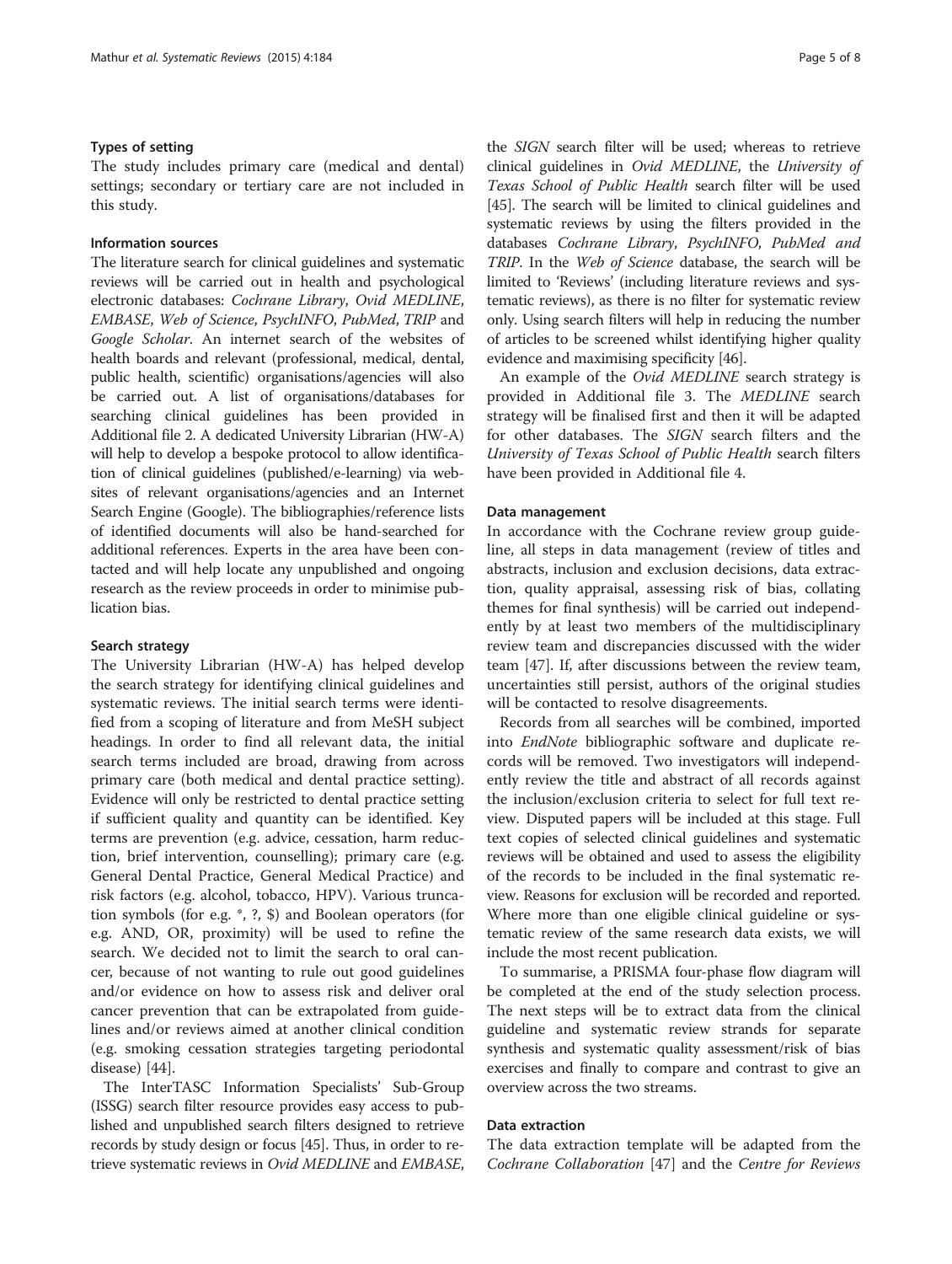and Dissemination (CRD) at the University of York [[48](#page-7-0)] data extraction checklist. The data extraction form will be pilot-tested on a small set of papers and refined to ensure the correct sensitivity and specificity.

Details of information to be extracted from reviews and guidelines, respectively, are provided in Additional file [5](#page-6-0).

# Quality assessment and risk of bias

## Clinical guidelines

Quality assessment of the included clinical guidelines will be carried out using the AGREE II (Appraisal of Guidelines for Research & Evaluation II) instrument. This consists of 23 key items in six domains and will be used to assess the methodological rigour and transparency in the development of the included clinical guidelines [\[49](#page-7-0)]. Each domain helps to appraise the quality of clinical guideline in a unique dimension, i.e. scope and purpose, stakeholder involvement, rigour of development, clarity of presentation, applicability and editorial independence. This instrument also assigns each clinical guideline an overall quality rating between 1 (lowest possible quality) and 7 (highest possible quality), and whether the user would recommend the guideline for use in practice or not.

#### Systematic reviews

In order to assess the methodological quality of included systematic reviews, the AMSTAR (A Measurement Tool to Assess Systematic Reviews) instrument will be used [[50\]](#page-7-0). The AMSTAR checklist consists of 11 key items designed to help systematically rate the quality of various methodological aspects (e.g. an 'a priori' design, data extraction by at least two independent reviewers, at least two electronic sources searched, duplicate study selection and assessment of publication bias) [[50](#page-7-0)]. In addition, the ROBIS tool will be used for assessing the risk of bias in included systematic reviews [[51\]](#page-7-0). This is a new tool which is completed by assessing relevance, identifying concerns with the review process and finally judging risk of bias.

# Data synthesis

We will first keep the clinical guidelines and systematic reviews as separate 'streams', and each will be synthesised rigorously according to guidance on conducting systematic reviews [[48\]](#page-7-0). Because included clinical guidelines and systematic reviews are likely to be heterogeneous in relation to included interventions, target populations, methods, etc., we will focus on a thematic description of each stream in line with our objectives.

The main steps in synthesis will be extraction and organisation of data, analysis between and within risk factors and professional groups and assessing robustness of evidence and recommendations [\[48](#page-7-0), [52, 53\]](#page-7-0). As an integral component of each narrative synthesis, data will be related to the quality assessment in order to illustrate the strongest evidence among included clinical guidelines and systematic reviews [[53\]](#page-7-0).

Tables including a full description of included studies (e.g. study quality, risk factors assessed, included interventions, study population and outcomes) will be presented to summarise the evidence. This will be followed by a narrative description of the study characteristics presented in the tables, considering the methodological biases and other problems affecting the interpretation of study outcomes. Heterogeneity or sources of variability among study populations, settings, or outcomes will be explored as an integral part of data synthesis, but as this work is not meta-analytic, we will use the narrative synthesis to address the applicability of findings across, for example, professional groups and/or patient behaviours. A list of excluded studies will also be presented with the reasons for exclusion.

We will follow the general framework for conducting narrative synthesis developed by Popay et al. i.e. Economic and Social Research Council (ESRC) Methods Programme [\[52](#page-7-0)], CRD [[48](#page-7-0)] and Petticrew and Roberts [[53\]](#page-7-0). These frameworks will be adapted for evidence synthesis from clinical guidelines.

#### Overview of clinical guidelines and systematic reviews

After this within-stream synthesis, we then want to ask specific questions about whether evidence from reviews is reflected in current guidance or whether collated guidance shows areas where better evidence is required. Whilst our appraisal and extraction methods follow validated protocols, the 'higher level' synthesis of these two streams in this way is innovative, and we believe will be a good contribution to knowledge. We will establish the best evidence for risk assessment and/or preventive interventions and then examine carefully the link between this review evidence and clinical guidelines. This will allow us to make recommendations where (a) gaps in guidance are identified or (b) guidance shows areas where more evidence is required.

# **Discussion**

This systematic review will identify the best practice for oral cancer risk factor assessment and preventive interventions for dental professionals in primary care dental settings. This study will consider preventive interventions around common behavioural risk factors (tobacco, alcohol and HPV/sexual behaviours), recognising the role of sociodemographic factors. The collation of this evidence will help to identify gaps in the available clinical guidelines and the evidence base and gaps in evidence overall. The study will form the basis for informing the profession in this important field, by helping design future interventions, research and guidelines where necessary.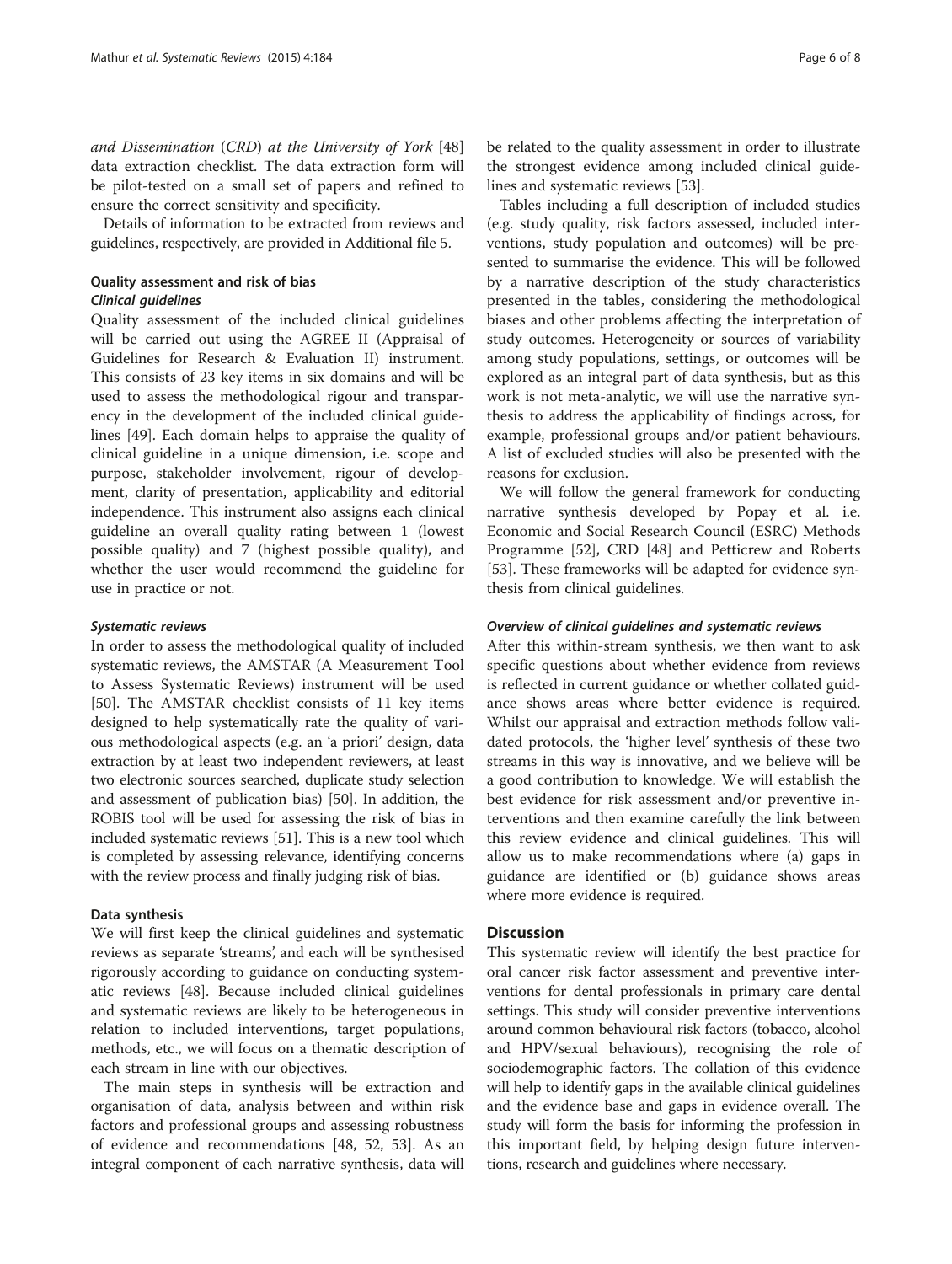<span id="page-6-0"></span>This study is novel in synthesising evidence from both clinical guidelines and systematic reviews. After conventional synthesis of each stream, we will develop methods for evidence synthesis across these information sources. Another strength of this study is that the systematic search is not limited to oral cancer, thus we do not rule out good guidelines and/or evidence on how to assess risk and deliver prevention for these risk factors that may be aimed at another clinical condition (e.g. periodontal disease) [[44\]](#page-7-0). Whilst our broad coverage of both guidelines and reviews will give a good overview of this important area, heterogeneity in document type and/or evidence extracted might limit the ability to make conclusive recommendations regarding effective components that could be delivered by dental professionals in regular patient visits.

#### Dissemination of findings

Findings will be reported using the PRISMA statement for reporting of systematic reviews and meta-analyses [[54\]](#page-7-0). The findings will be submitted as part of a thesis for PhD degree. We will also submit the findings for publication in a relevant peer-reviewed journal and present findings in scientific meetings/conferences.

# Additional files

[Additional file 1:](dx.doi.org/10.1186/s13643-015-0169-1) The PRISMA-P 2015 checklist for systematic review protocols has been completed and uploaded. (DOC 83 kb) [Additional file 2:](dx.doi.org/10.1186/s13643-015-0169-1) A list of organizations/databases for searching

clinical guidelines has been uploaded. (DOCX 13.2 kb)

[Additional file 3:](dx.doi.org/10.1186/s13643-015-0169-1) A sample MEDLINE search strategy has been uploaded (it will be adapted for other database searches). (DOCX 12.3 kb)

[Additional file 4:](dx.doi.org/10.1186/s13643-015-0169-1) Search filters (SIGN and the University of Texas School of Public Health) to identify systematic reviews and clinical guidelines has been uploaded. (DOCX 14.7 kb)

[Additional file 5:](dx.doi.org/10.1186/s13643-015-0169-1) Data extraction form- details of information to be extracted from systematic reviews and clinical guidelines has been uploaded. (DOCX 20.7 kb)

#### Abbreviations

AGREE II: Appraisal of Guidelines for Research & Evaluation II; AMSTAR: A Measurement Tool to Assess Systematic Reviews; CPD: Continuing Professional Development; CRD: Centre for Reviews and Dissemination; EMBASE: Excerpta Medica Database; ESRC: Economic and Social Research Council; GDC: General Dental Council; HPV: Human Papillomavirus; ICD-10: International Statistical Classification of Diseases and Related Health Problems 10th revision; INHANCE: International Head and Neck Cancer Epidemiology Consortium; ISSG: InterTASC Information Specialists' Sub-Group; MEDLINE: Medical Literature Analysis and Retrieval System Online; MeSH: Medical Subject Headings; NHS: National Health Service; NICE: National Institute for Health and Care Excellence; PICOS: Participants, Intervention, Comparator, Outcomes, and Setting; PRISMA: Preferred Reporting Items for Systematic Reviews and Meta-Analyses; PRISMA-P: Preferred Reporting Items for Systematic Review and Meta-Analysis Protocols; PROSPERO: International Prospective Register of Systematic Reviews; ROBIS: tool to assess risk of bias in systematic reviews; SDCEP: Scottish Dental Clinical Effectiveness Programme; SIGN: Scottish Intercollegiate Guidelines Network; TRIP: Turning Research Into Practice; WHO: World Health Organisation.

#### Competing interests

The authors declare that they have no competing interests.

#### Authors' contributions

SM wrote the first draft of the manuscript, with feedback from other authors. SM, AR, DC and LM participated in the study design, development and refinement of the methodological approach. SM, AR and HW-A developed the literature search strategy, with input from DC and LM. All authors are responsible for the work and agree to the contents of the submitted manuscript. All authors read and approved the final manuscript.

#### Acknowledgements

The project has received funding from NHS Education for Scotland and the Glasgow Dental Educational Trust. The study is ethically approved by the University of Glasgow College of Medical, Veterinary and Life Sciences Ethics Committee. We gratefully acknowledge the input and feedback provided by Andrea Sherriff, John Gibson and Naeema Al-Balushi. The views expressed are those of the authors and not necessarily those of any of the funders or organisations they represent.

#### Author details

<sup>1</sup>Institution: University of Glasgow Dental Hospital & School, 378 Sauchiehall Street, Glasgow G2 3JZ, UK. <sup>2</sup>Institution: University of Glasgow Library, Glasgow, UK.

Received: 12 September 2015 Accepted: 10 December 2015

#### References

- 1. Chaturvedi AK, Anderson WF, Lortet-Tieulent J, Curado MP, Ferlay J, Franceschi S, et al. Worldwide trends in incidence rates for oral cavity and oropharyngeal cancers. J Clin Oncol. 2013;50:3870.
- 2. WHO. World Health Organization ICD-10: International statistical classification of diseases and related health problems: 10th revision: World Health Organization. 2010.
- 3. Stewart B, Wild C. World cancer report 2014. Lyon, France: International Agency for Research on Cancer. World Health Organization; 2014.
- 4. Ferlay J, Soerjomataram I, Dikshit R, Eser S, Mathers C, Rebelo M, et al. Cancer incidence and mortality worldwide: sources, methods and major patterns in GLOBOCAN 2012. Int J Cancer. 2015;136(5):E359–86.
- 5. Junor EJ, Kerr GR, Brewster DH. Fastest increasing cancer in Scotland, especially in men. BMJ. 2010;340.
- 6. Sant M, Allemani C, Santaquilani M, Knijn A, Marchesi F, Capocaccia R, et al. EUROCARE-4. Survival of cancer patients diagnosed in 1995–1999. Results and commentary. Eur J Cancer. 2009;45(6):931–91.
- 7. Hollows P, McAndrew P, Perini M. Delays in the referral and treatment of oral squamous cell carcinoma. Br Dent J. 2000;188(5):262–5.
- 8. McLeod N, Saeed N, Ali E. Oral cancer: delays in referral and diagnosis persist. Br Dent J. 2005;198(11):681–4.
- 9. General Dental Council. Oral cancer: improving early detection becomes recommended CPD. 21 May 2012. [http://www.gdc-uk.org/Newsandpublications/](http://www.gdc-uk.org/Newsandpublications/Pressreleases/Pages/Oral-Cancer-%2D-Improving-Early-Detection-.aspx) [Pressreleases/Pages/Oral-Cancer](http://www.gdc-uk.org/Newsandpublications/Pressreleases/Pages/Oral-Cancer-%2D-Improving-Early-Detection-.aspx)—Improving-Early-Detection-.aspx. Accessed 5 June 2015.
- 10. Winn D, Lee YC, Hashibe M, Boffetta P. The INHANCE consortium: toward a better understanding of the causes and mechanisms of head and neck cancer. Oral Dis. 2015;21(6):685–93.
- 11. Warnakulasuriya S. Living with oral cancer: epidemiology with particular reference to prevalence and life-style changes that influence survival. Oral Oncol. 2010;46(6):407–10.
- 12. IARC. Tobacco smoke and involuntary smoking: IARC monographs on the evaluation of carcinogenic risks to humans. World Health Organization. International Agency for Research on Cancer. 11-18 June 2002. Lyon. 2004;83:1–1452.
- 13. IARC. Consumption of alcoholic beverages and ethyl carbamate (urethane). IARC monographs on the evaluation of carcinogenic risks to humans. World Health Organization. International Agency for Research on Cancer. 2007. p. 96.
- 14. Radoï L, Luce D. A review of risk factors for oral cavity cancer: the importance of a standardized case definition. Community Dent Oral Epidemiol. 2013;41(2):97–109.